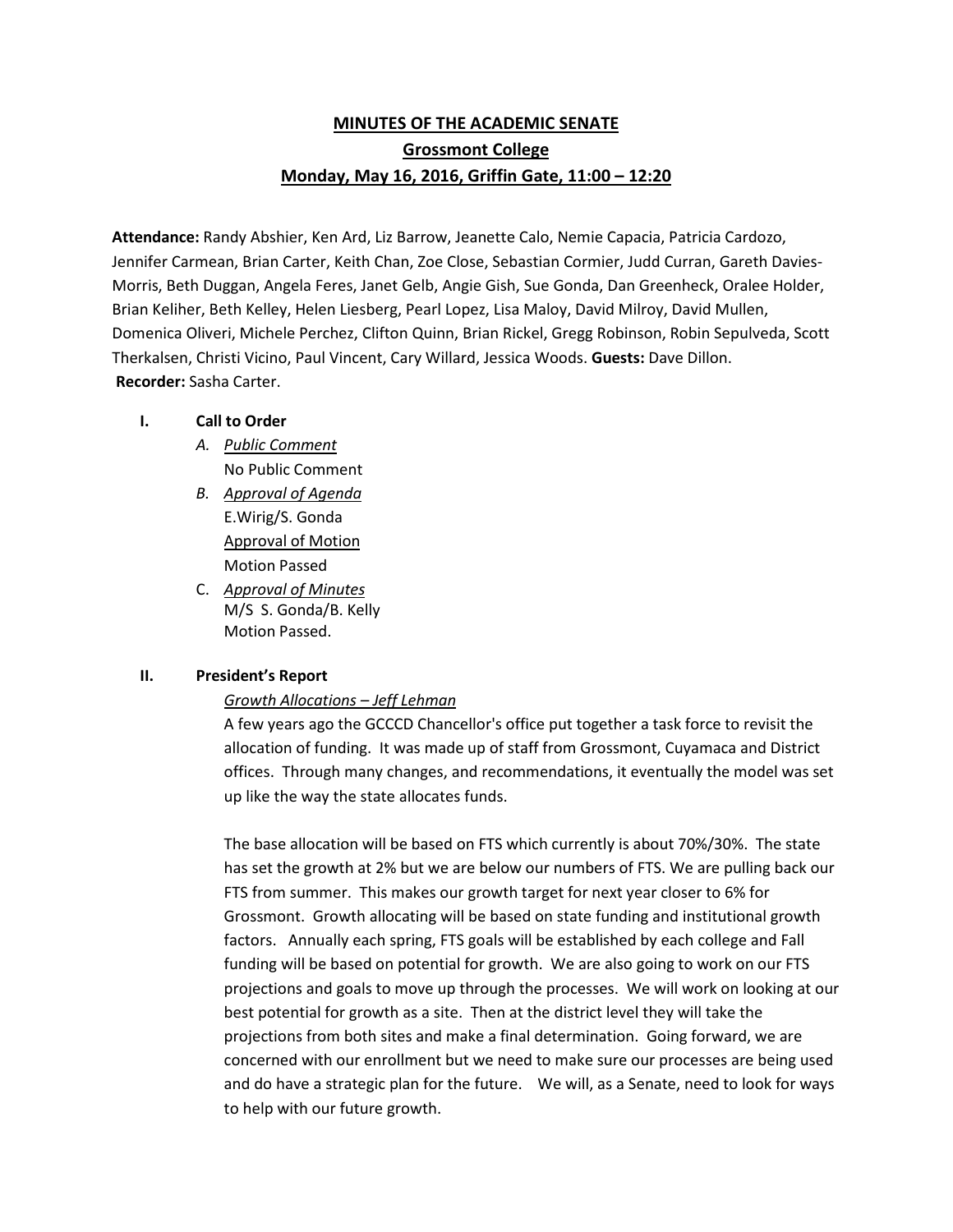Some ideas that would help with growth were discussed.

- 1. Adding more sections
- 2. Work on efficiency issues
- 3. Need a better formula
- 4. Need to involve Presidents cabinet and look at data ahead of time to meet the targets that we set.
- 5. Target SDSU to get their GE credits here
- 6. It is up to us to get out of the damage control
- 7. Retention is the immediate solution. We will work with our struggling students and meet with them to keep them in the class. Help them be successful.
- 8. Reaching out to student to get into a class
- 9. Friday and Saturday Labs
- 10. Marketing to the Military
- 11. More online classes
- 12. Get students to spread the word to come to Grossmont.
- *13.* More colorful and eye catching marketing both online and in flyers.

We will continue to work on putting ideas forward and moving ahead to put some of these ideas into practice. Tate will be sending email updates of any news with where we are in our progress. Senate would like everyone to talk to their prospective committees so that they are all aware of what we are trying to do to raise FTS and they can offer suggestions and insight.

### *Compressed Calendar*

Both colleges are in agreement regarding a compressed calendar. Over the summer we will be working on how to organize this process. This new calendar will not go into effect for a few years.

### *Part Time Shared Governance Update*

We passed resolution defining shared governance so that we could move forward honoring the collective bargaining agreement offering compensation for participating on a shared governance committee. Our resolution was approved through ADSOC and is now in Human Resources. They see no issues in principle and are working out the processes they will need to adopt. We are hopefully we will have the process finalized to pay our part time faculty. There will be retroactive pay as well.

### **III. Committees**

*A. Curriculum Committee (Kathleen Aylward)*

Kathleen notified us of the accomplishments of the Curriculum Committee. They were able to approve 15 new courses, make 120 course modifications, 30 in Distance Ed, 3 new ADT, 4 ADT modifications, 1 new certificate of Achievement, and 2 modifications to the Certificate of Achievement. The ACCJC also approved AC for Child Development.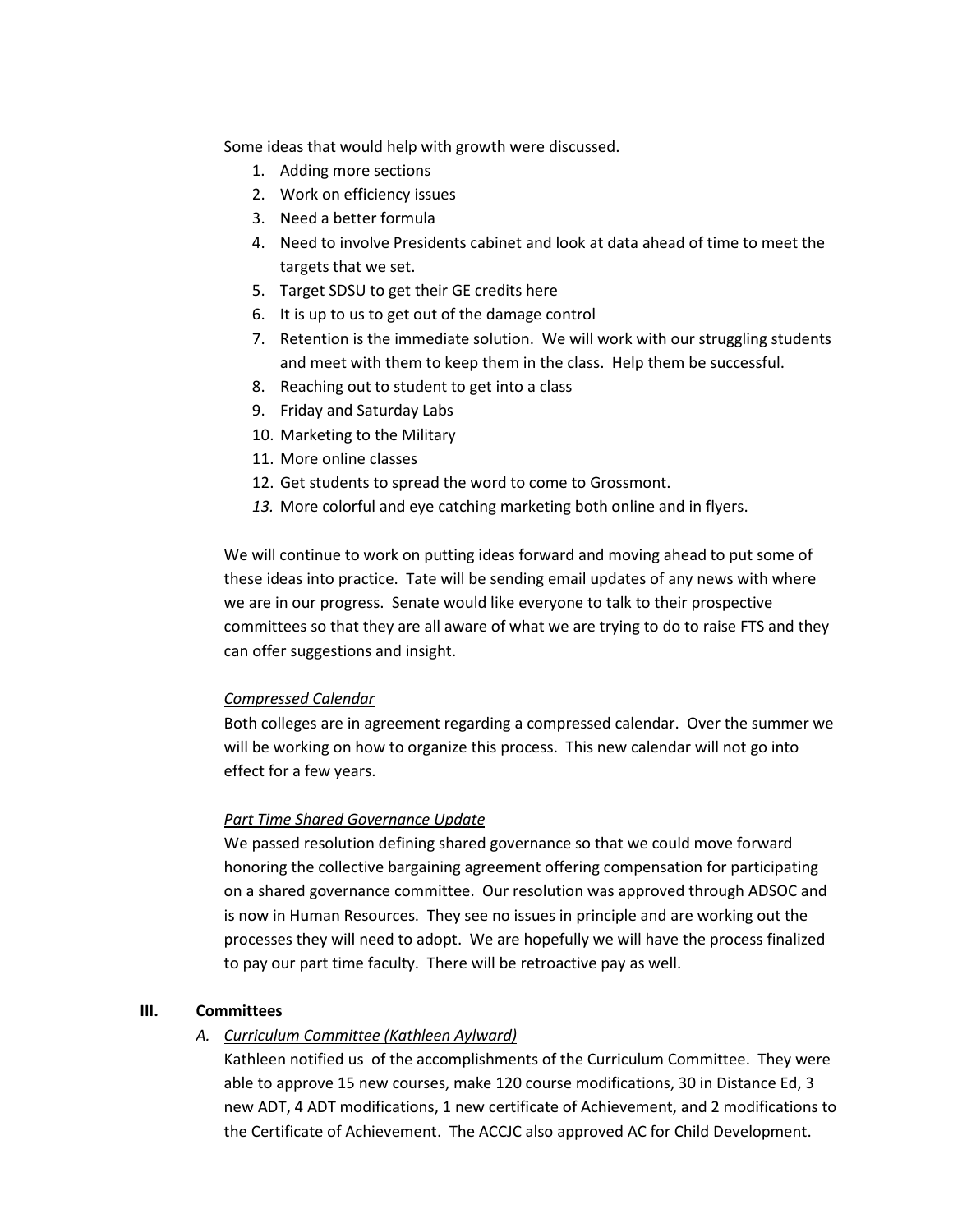Some of the curriculum that is in the works are accelerated programs in Math and English. Both Grossmont and Cuyamaca are working on streamlining the curriculum processes between both colleges. Next year's emphasis will be on TMC's for Global Studies and Social Justice. In Summer, CC will be revamping their website as it is hard to find at the moment. In summer, Kathleen will be going to the Curriculum Institute to find out what is new in CTE which will help with the revamping of the website. On behalf Ticey in the Articulation Office, please make sure that any courses that are conditionally approved or not approved that the modification or changed be done and summited as they do have an expiration date. This is so they can be approved by the committee and resubmitted to the state.

Deadlines for next calendar year are September 16, 2016. If you have questions please contact your Division Rep they can help with any modifications and standards. Please thank them for their work.

There are currently three openings on the Curriculum Committee, so if you are interested please let Tate know.

B. *Technology for Teaching and Learning (TTLC) (Janet Gelb)*

The TTLC is moving in a positive direction in regards to what technology is being used and how people can get their request done to increase technology in their departments. Any requests for technology will go through TTLC then will be elevated to the ITAC or ATAC then will elevate to IS.

Blackboard support is available. We have seen some support issues, but we are working with blackboard to make this a more seamless process. Canvas will be coming to this district with a goal of being set to be in full conversion by 2018. We will be working on training faculty. We are only renewing our license with blackboard for two more years (at 1/2 price). The proposed plan for implementing Canvas is as follows:

-October 2016 start Canvas instances

- January 2017 will decide which courses to migrate to Canvas
- -Summer of 2017 we will begin to run parallel courses
- -June 2018 will be completely converted.

Distance Ed Committee has made many strides this year.

- Mission statement
- -Integrated white board into blackboard

-They put a DE website that went live in December.

Many training sessions through the professional development committee were held and will continue into next year. Janet was able to procure equity money that goes to pay for these training sessions. A number of faculty have done evaluations for online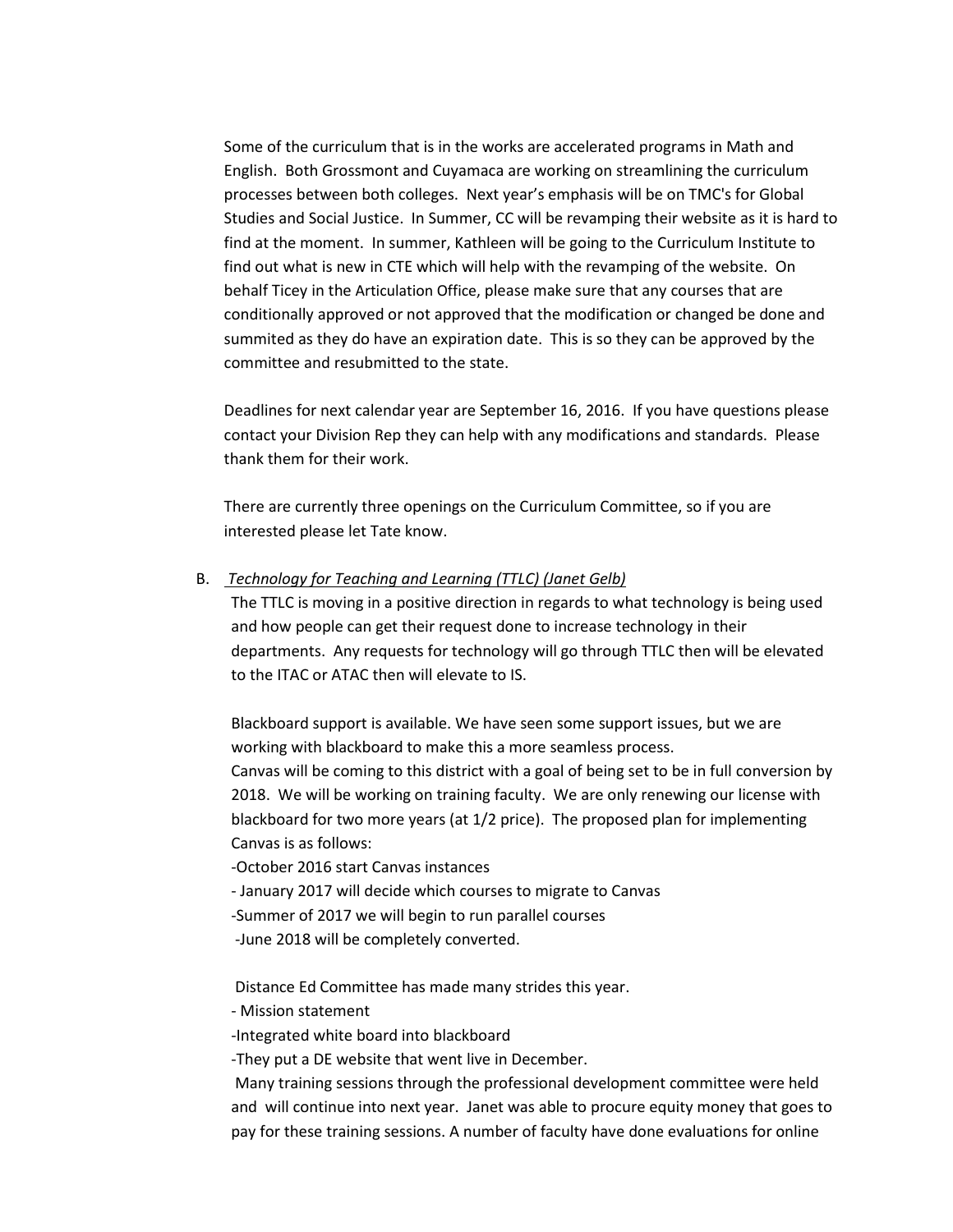courses and will continue in the fall to make sure that courses are working.

Net Tutor has been implemented. July  $1<sup>st</sup>$  Smart Thinking will desist. There were many problems with Smart Thinking as it could not be deployed through BlackBoard. Net Tutor will not replace face to face tutoring but it will help students in off hours and who cannot be on campus. Chris Rodger has been working with faculty to move courses into canvas- as a beginning to the training. If you would like to see what your course would look like, talk to Janet or Chris. We will continue to try and keep online classes small as requested by faculty.

#### IV. **Action Items**

#### A. *Resolution on Part-Time Faculty Office Hours*

A Small group got together and looked over the language and then consulted with the union to make sure both sides we satisfied. The resolution was agreeable to both sides. The focus was mostly on the second resolve that now states:

*"Be it further resolved that the Grossmont College Academic Senate calls on the senate leadership to explore as a priority in all appropriate college and district committees and councils models for implementing compensated office hours for Part Time Faculty"*

This resolution is asking our leadership to make this as a priority and it is brought about by the college faculty as a whole.

Motion to approve: S. Gonda/ K. Ard

A concern was raised that Part Time Faculty sometimes work late hours and have difficulty adding extra time. Tate explained this is part of our student equity. It is an inequitable situation when we know that effective teacher student contact is a key component of success and 50% of the courses do not have this as an option as their instructors are part time faculty who are not compensated office hours. Additionally, there are models for compensation that are "opt-in" which could allow for varying degrees of availability.

Another concern was expressed that part time faculty do not adequate office space plus 21 new full-time faculty will be starting with the same issue. The need to find the space for teachers to meet with students is crucial. Tate talked about adding office hours in the new engagement center. Adding space would give them access to not only their instructors, but enable them to tap into a broad range of other engagement opportunities.